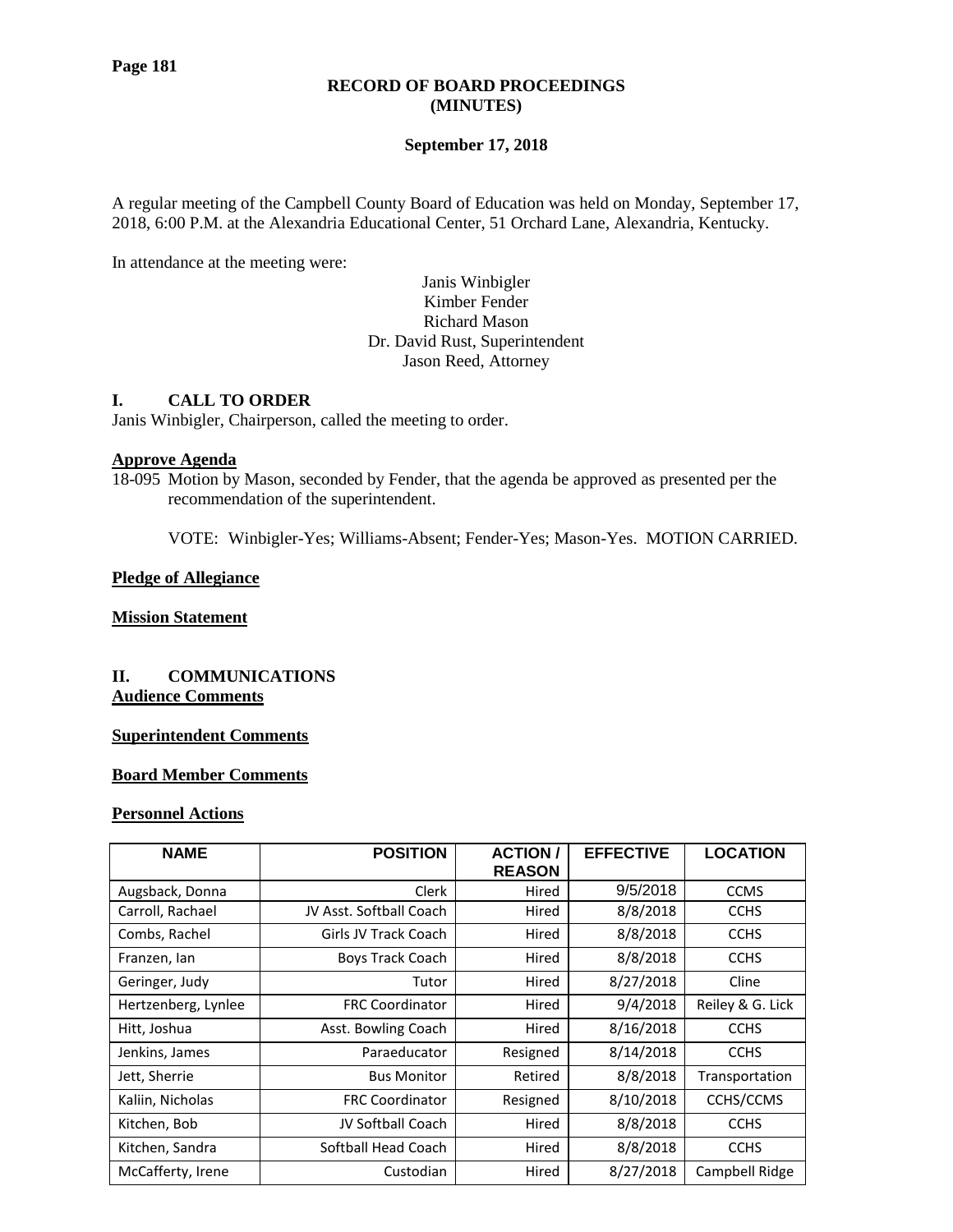| McGrath, Mallory    | JV Asst. Softball Coach             | Hired<br>8/8/2018     |           | <b>CCHS</b>         |
|---------------------|-------------------------------------|-----------------------|-----------|---------------------|
| Orr, Ricky          | Custodian                           | 9/13/2018<br>Resigned |           | <b>Grant's Lick</b> |
| Ott, Lynda          | Paraeducator                        | Hired                 | 9/4/2018  | <b>Grant's Lick</b> |
| Perkins, Erica      | 21st Century Teacher                | Hired                 | 8/22/2018 | Cline               |
| Plessinger, Carey   | Asst. Football Coach                | Hired                 | 8/30/2018 | <b>CCHS</b>         |
| Rust, Laura         | <b>Food Service Manager</b>         | Hired                 | 7/1/2018  | <b>CCHS</b>         |
| Silbersack, Cynthia | <b>Food Service Manager</b>         | Hired                 | 7/1/2018  | <b>CCMS</b>         |
| Slone, Tonya        | Family Resource Coord.              | 8/27/2018<br>Hired    |           | <b>CCMS</b>         |
| Smith, Jason        | Teacher                             | Transfer              | 7/10/2018 | <b>CCMS</b>         |
| Strouse, Amy        | Girls Cross Country Coach           | Hired                 | 8/21/2018 | <b>CCMS</b>         |
| Spangler, Patricia  | Lunchroom Monitor                   | Hired                 | 8/20/2018 | Cline               |
| Taylor, Christina   | 21st Century Project<br>Coordinator | 8/17/2018<br>Hired    |           | Campbell Ridge      |
| Thompson, Megan     | Paraeducator                        | Resigned              | 8/24/2018 | <b>Grant's Lick</b> |
| VanHorn, Edith      | <b>Bus Monitor</b>                  | Resigned              | 8/14/2018 | Transportation      |
| Wallace, Matthew    | Custodian<br>Hired                  |                       | 9/4/2018  | <b>CCMS</b>         |
| <b>Substitutes</b>  |                                     |                       |           |                     |
| Allen, Patricia     | Substitute Bus Driver               | Hired                 | 8/28/2018 | Transportation      |
| Burnette, Kaityln   | Substitute Teacher                  | 8/22/2018<br>Hired    |           | District Wide       |
|                     | Substitute Paraeducator             | Hired                 | 8/22/2018 | District Wide       |
| Crowe, Amanda       | Substitute Paraeducator             | Hired                 | 9/6/2018  | District Wide       |
| Davis, Beverly      | Substitute Teacher                  | Hired                 | 8/23/2018 | District Wide       |
|                     | Substitute Paraeducator             | Hired                 | 8/23/2018 | District Wide       |
| Kitchen, Molly      | Substitute Teacher<br>Hired         |                       | 8/23/2018 | District Wide       |
| Nelson, Katelyn     | Substitute Teacher                  | Hired                 | 8/30/2018 | District Wide       |
|                     | Substitute Paraeducator             | Hired                 | 8/30/2018 | District Wide       |
| Robinson, Leah      | Substitute Teacher                  | Hired                 | 8/23/2018 | District Wide       |
| Romito, Belinda     | Substitute Paraeducator             | 9/6/2018<br>Hired     |           | District Wide       |
| Spicer, Kathryne    | Substitute Teacher                  | Hired                 | 8/30/2018 | District Wide       |
|                     | Substitute Paraeducator             | Hired                 | 8/30/2018 | District Wide       |
| Tracy, Karen        | Substitute Teacher                  | Hired                 | 8/16/2018 | District Wide       |
|                     | <b>Substitute Nurse</b>             | Hired                 | 8/16/2018 | District Wide       |

# **Written Communications and Reports**

SBDM Minutes FRYSC Reports Pupil Personnel Report Public Relations Report School Related Field Trip Notifications Field Trip Report - Athletics Field Trip Report – Transportation Energy Management Report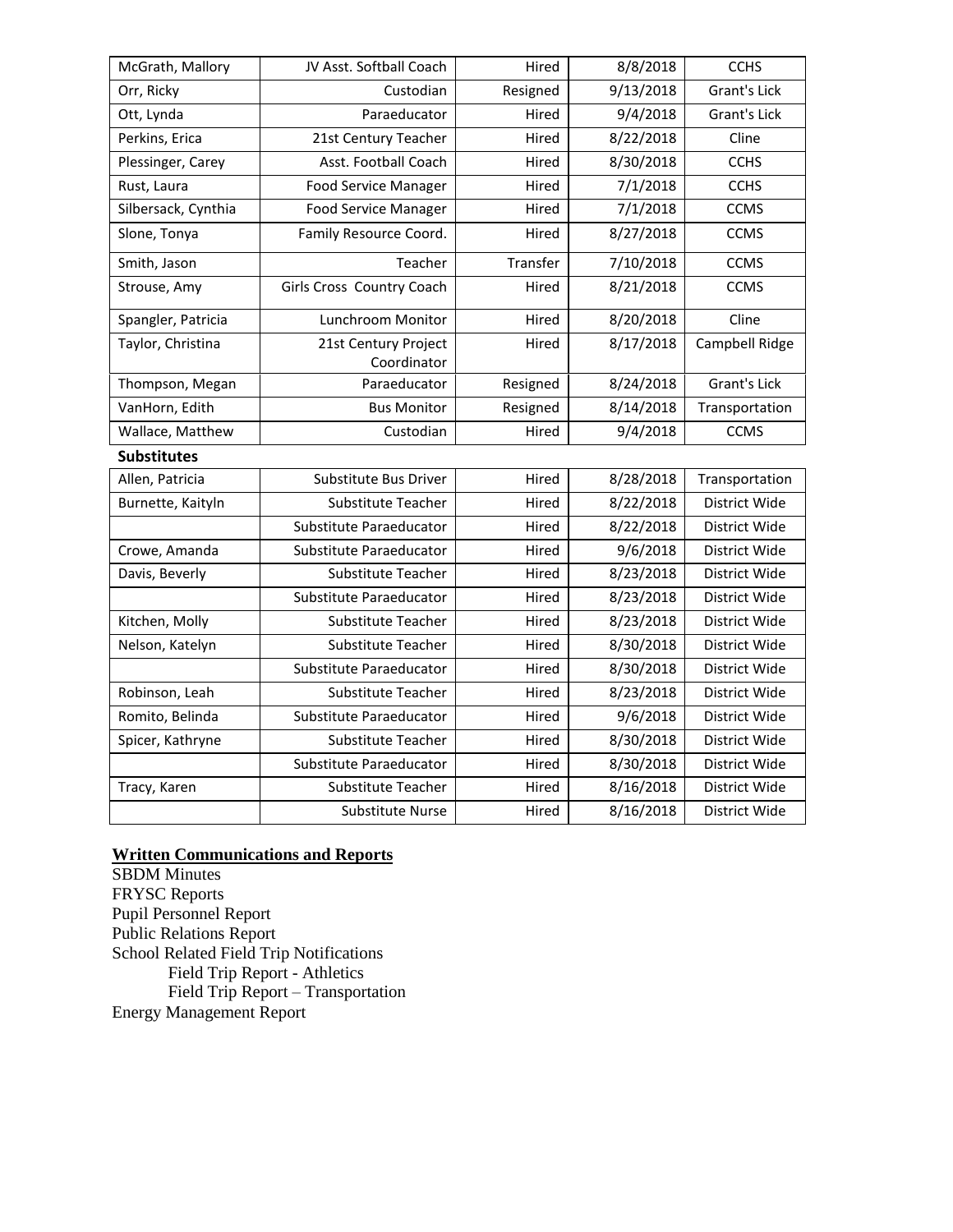# **III. ACTION AGENDA**

# **Working Budget 2018-19**

18-096 Motion made by Fender, seconded by Mason, that the 2018-19 working budget be approved as submitted per the recommendation of the superintendent.

VOTE: Winbigler-Yes; Williams-Absent; Fender-Yes; Mason-Yes. MOTION CARRIED.

## **District Calendar Committee Membership**

- 18-097 Motion made by Fender, seconded by Mason, that the 2019-20 District Calendar Committee be approved as presented per the recommendation of the superintendent.
	- VOTE: Winbigler-Yes; Williams-Absent; Fender-Yes; Mason-Yes. MOTION CARRIED.

## **District Calendar Committee Board Representative**

- 18-098 Motion made by Fender, seconded by Winbigler, that Mr. Mason be approved as the board member representative to the 2019-20 District Calendar Committee.
	- VOTE: Winbigler-Yes; Williams-Absent; Fender-Yes; Mason-Yes. MOTION CARRIED.

## **Drama Stipend Request - CCMS**

18-099 Motion made by Mason, seconded by Fender, that the re-allocation of the Chess Club stipend to the Drama Club stipend at Campbell County Middle School be approved making the total stipend \$610 per the recommendation of the superintendent.

VOTE: Winbigler-Yes; Williams-Absent; Fender-Yes; Mason-Yes. MOTION CARRIED.

### **DecisionEd Solution Agreement**

The agreement was tabled for additional review.

### **Early Entrance Approval**

18-100 Motion made by Mason, seconded by Fender, that the early entrance into second level primary for State Student Identification #2120802740 be approved per the recommendation of the superintendent.

VOTE: Winbigler-Yes; Williams-Absent; Fender-Yes; Mason-Yes. MOTION CARRIED.

### **IV. CONSENT AGENDA**

18-101 Motion made by Fender, seconded by Mason, that the consent agenda be approved per the recommendation of the superintendent.

# **Minutes**

- August 20, 2018 Regular Meeting
- August 23, 2018 Working Meeting
- August 30, 2018 Public Hearing
- August 30, 2018 Special Meeting

### **Bills - Addendum**

General Fund # 130440-130537 as listed in the Orders of the Treasurer

### **Bills – Regular**

General Fund # 130538-130721 as listed in the Orders of the Treasurer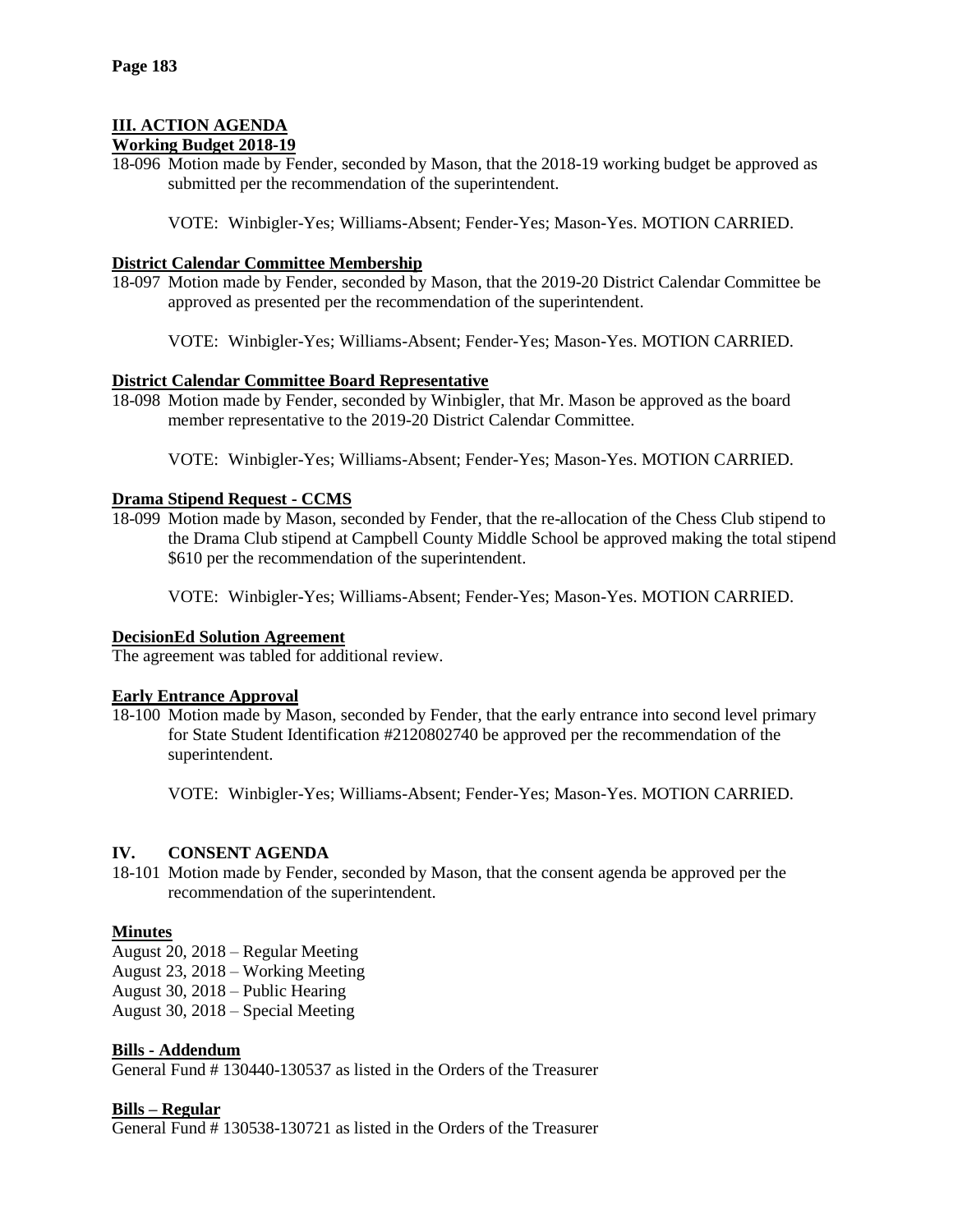# **Treasurer's Report**

|                                                                                                                  |                                    |                    | Campbell County Board of Education                      |               |                          |
|------------------------------------------------------------------------------------------------------------------|------------------------------------|--------------------|---------------------------------------------------------|---------------|--------------------------|
|                                                                                                                  |                                    | Treasurer's Report |                                                         |               |                          |
|                                                                                                                  |                                    |                    | For Month Ended August 31, 2018                         |               |                          |
|                                                                                                                  |                                    |                    | <b>Expenditures</b><br><b>Salaries</b><br><b>Others</b> |               | Ending<br><b>Balance</b> |
| <b>Fund</b>                                                                                                      | <b>Beginning</b><br><b>Balance</b> | <b>Revenues</b>    |                                                         |               |                          |
|                                                                                                                  |                                    |                    |                                                         |               |                          |
| General                                                                                                          | 10,319,742                         | 1,697,030          | (1, 311, 293)                                           | (776, 440)    | 9,929,039                |
| <b>Sick Leave Retire.</b>                                                                                        | 168,257                            |                    | $\Omega$                                                | $\Omega$      | 168,257                  |
| <b>Committed Funds</b>                                                                                           | 400,000                            |                    | 0                                                       | $\mathbf 0$   | 400,000                  |
| <b>Special Revenue</b>                                                                                           | 245,874                            | 292,893            | (146, 119)                                              | (337, 125)    | 55,523                   |
| <b>District Activity</b>                                                                                         | 147,742                            | 16,400             |                                                         | (59, 946)     | 104,196                  |
| <b>Capital Outlay</b>                                                                                            | 396,328                            | 0                  | $\Omega$                                                | $\Omega$      | 396,328                  |
| <b>Building</b>                                                                                                  | 156,418                            | $\Omega$           | $\Omega$                                                | $\Omega$      | 156,418                  |
| <b>Construction</b>                                                                                              | 329,913                            | $\Omega$           | $\Omega$                                                | $\Omega$      | 329,913                  |
| <b>Debt Service</b>                                                                                              | (1, 241, 092)                      | 188,522            | 0                                                       | (279, 244)    | (1, 331, 814)            |
| <b>Food Service</b>                                                                                              | 116,192                            | 90,482             | (35,039)                                                | (96, 636)     | 74,999                   |
| Totals*<br>* Cash and cash equivalents in all funds include approx. \$380.545 in investments and certificates of | \$11,039,374                       | 2,285,327          | (1,492,451)                                             | (1, 549, 391) | \$<br>10,282,859         |

asn and cash equivalents in all funds include approx. \$380,545 in investments and certificates of deposits yielding 0.615% and the remainder in interest-bearing checking accounts yielding 1.05%.

### **Leave of Absence Requests**

Anne Antle, Teacher at Crossroads Elementary, from August 13, 2018 through October 4, 2018 for FMLA.

Norman Brossart, Maintenance at Campbell County High School, from August 27, 2018 through February 4, 2019 for FMLA.

Julie Burkhardt, Teacher at Campbell Ridge Elementary, Intermittent leave from August 13, 2018 through June 28, 2019 for FMLA.

Stephen Dietsch, Teacher at Campbell County Middle School, from August 27, 2018 through September 25, 2018.

Rebecca Geiman, Health Service Technician at Campbell Ridge Elementary, from August 13, 2018 through October 19, 2018.

Eden Haley, Secretary for Food Service at Central Office, from September 25, 2018 through December 18, 2018 for FMLA.

Craig Ihrig, Paraeducator at Alexandria Education Center, from August 30, 2018 through October 5, 2018 for FMLA.

Alison Kreyling, Teacher at Crossroads Elementary from August 13, 2018 through September 24, 2018 for FMLA.